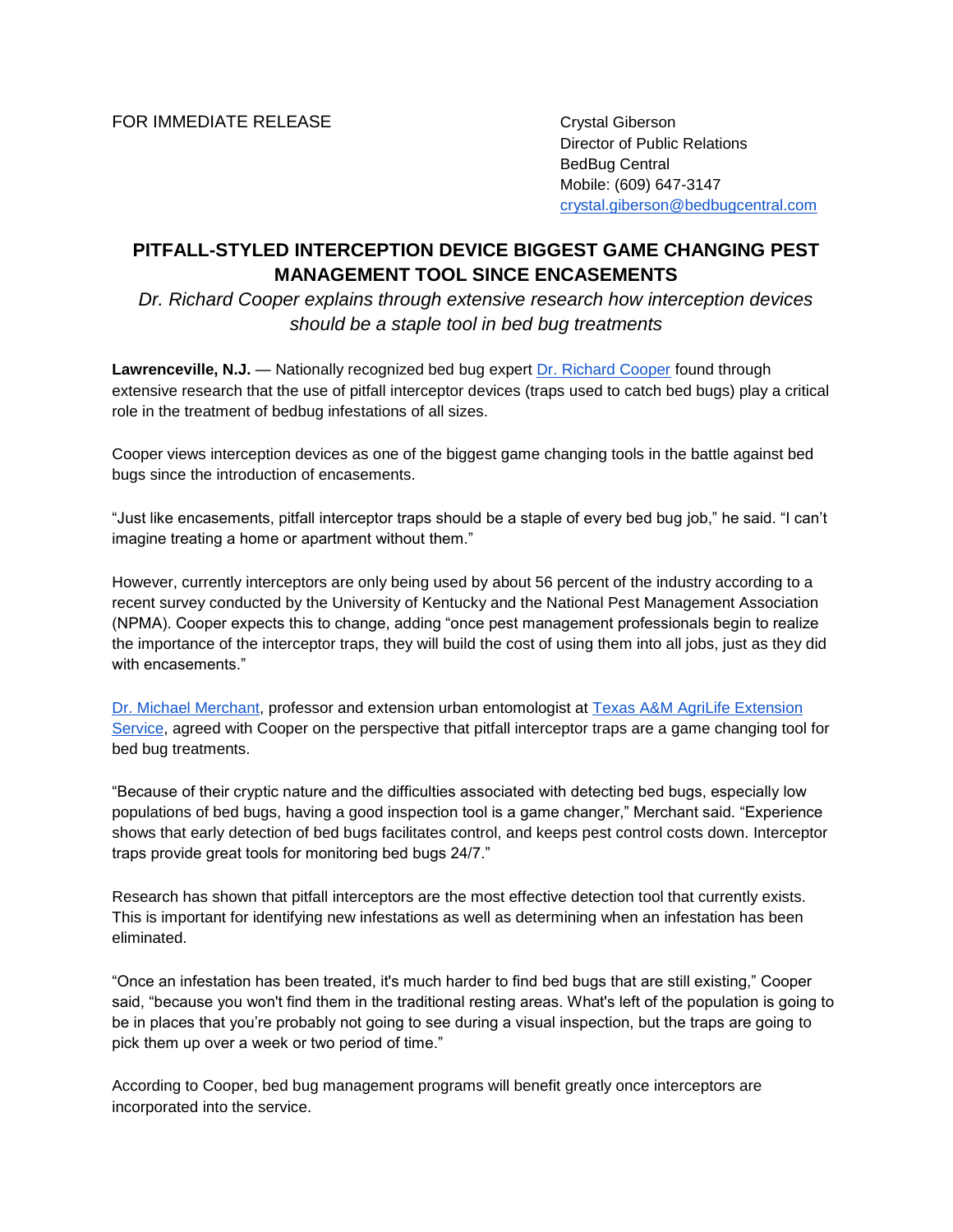Cooper first decided to conduct his research following Changlu Wang's research that was published in the Journal of Medical Entomology (2009). The study showed significantly more bed bugs were captured in the exterior well of pitfall interceptors placed under the legs of beds, indicating that a large number of bed bugs were located in areas away from the sleeping areas and were traveling to the bed in search of a blood meal. In addition to this finding, Wang and his colleagues concluded that the large number of bed bugs trapped contributed to the control of infestations, provided relief to residents and helped in evaluating the effectiveness of treatments.

The landmark study conducted by Wang, led Cooper to conduct a series of other experiments, using the interception device to study the movement of bed bugs within and between apartments.

What Cooper discovered challenged much of what was previously believed to be true regarding bed bug activity in apartments. According to Cooper, visual inspections only reveal the bugs that can be seen at the time the inspection is conducted, which is usually during the daytime hours. Therefore, it isn't surprising to find bed bugs in predictable locations like beds and upholstered furniture.

However, "by placing interceptor traps throughout the apartment, we can monitor bed bug movement 24/7," Cooper said.

Cooper discovered that when bed bugs aren't at rest, they are moving all over the place. More bed bugs were captured away from beds than at beds, including places where bed bugs would typically not be expected, such as bathrooms, kitchens, hallways, as well as actively migrating to neighboring apartments.

"Nobody knows the reason why they are so mobile," Cooper said, "but it might be a survival strategy that evolved over time. It's possible that they developed a strategy over time that by moving throughout an apartment they can find other areas where hosts sleep or rest. That way they can establish aggregations within multiple locations in an apartment or building where they can get food."

Through his research, Cooper determined that interceptors are not only an effective detection device, but also plays an important role as a bed bug management tool. When placed at beds, they are eliminating bed bugs from the population before they reach the host, which not only reduces bed bug populations but also reduces the number of bites experienced by the residents.

"When the infestation has been reduced to very low levels or an infestation that has been treated, it's going to be much harder to find bed bugs that are still existing," Cooper said, "because you won't find them in the traditional resting areas. What's left of the population is going to be in places that you're probably not going to see during a visual inspection, but the traps are going to pick them up over a week or two period of time."

Additionally when placed away from beds, the traps provide valuable information that can be used to locate bed bugs in unpredictable areas.

"However, our most surprising finding is the disruptive influence interceptors have on bed bug populations when the traps are placed throughout apartments," Cooper explained. "In fact, in apartments with lowlevel infestations, mass trapping with interceptors resulted in the elimination of 50 percent of the infestations with no other treatments."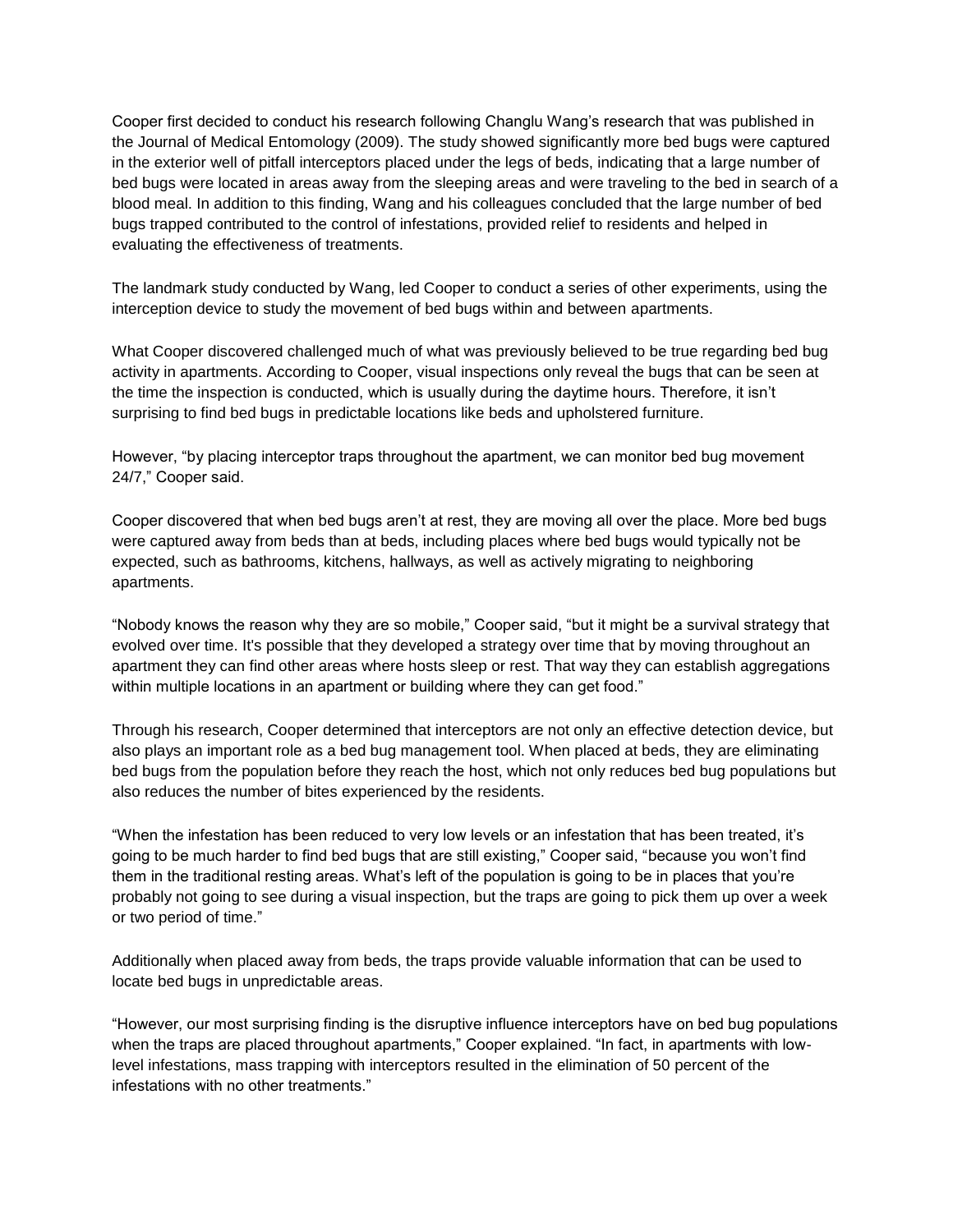Cooper went on to say, "There's a number of take home messages about using interceptors. Interceptors at the legs of the best and other resting areas are very important, not only for detection, but also for providing relief, potentially reducing numbers and having an effect on control."

[Dr. Dini Miller,](http://www.ento.vt.edu/people/tenure/miller-dini/) professor of Urban Pest Management, [Department of Entomology at Virginia Tech,](http://www.ento.vt.edu/index.html) agreed with Cooper that interceptor traps are essential in bed bug management and can be used a variety of beneficial ways.

"I've been telling everybody that the pitfall traps are about as good as it gets," Miller said. "We haven't seen anything that's better, in my opinion. You don't need to have them with the bed legs inside. These bugs are wandering around enough that if there's a trap there, you're going to catch bugs. I think there's a lot of utility that way and the more traps you have out, the better your chances are of catching something."

Cooper also explained that in addition to putting interceptors within the resting areas, an added benefit to capturing more bugs is by placing them throughout the dwelling. He admits, that while it is unlikely this type of use will be widely adopted by the pest management industry, there are situations when it will be beneficial to do so.

"If you have an infestation and you aren't getting it resolved as quickly as you think it should, then on those jobs putting interceptors throughout the dwelling may provide you with a lot of information that helps you solve the problem," Cooper said.

Through various field observations, Miller agrees that interceptors are vital for confirmation that bed bugs have been eliminated following treatments.

"If you're not seeing anything and they used to have bed bugs but received treatment, then it's critical that monitors go in those units and be checked regularly," Miller said. "It's absolutely critical that every place that's been treated to have pitfall traps in there, that way we can see if there's anything left."

Cooper insists that pitfall interceptors are truly a "game changer." With everything that is currently known about pitfall-style interceptor traps, he is interested on how the industry will take advantage of the exciting and beneficial tool.

Cooper expects most will simply use them at beds and furniture, which the "benefits of doing so will great," but what he is most interested in seeing is how the traps are used away from beds.

"I think adoption of this type of use will be much slower, but I'm sure some of the more progressive companies out there will take advantage of the full potential these traps have to offer," he said.

# # #

### **Additional Contact Information**

**Dr. Dini Miller** Virginia Tech University Professor of Urban Pest Management